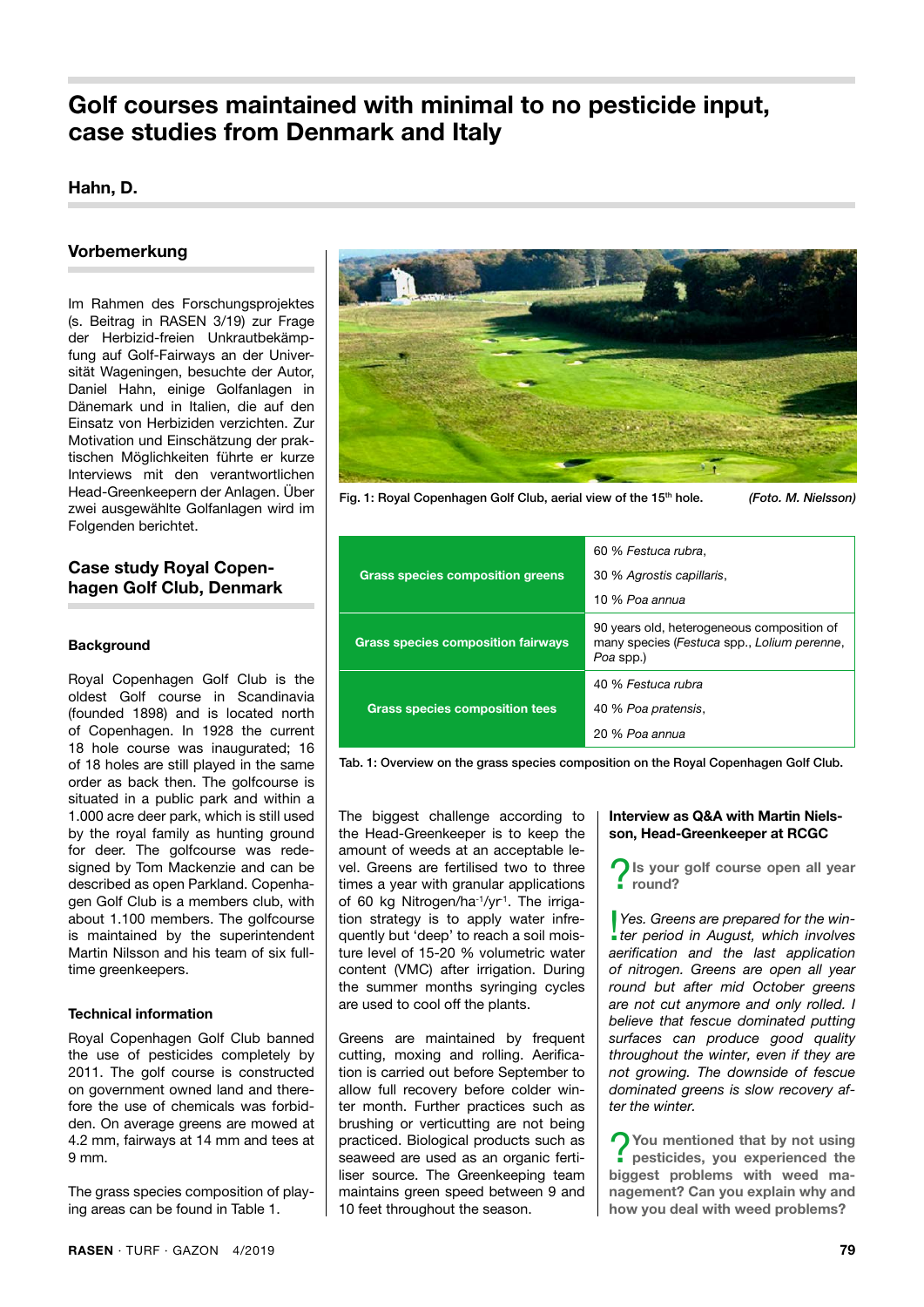! *Weeds establish opportunistically, hence whenever there is an opening in the turf swards, weeds can and will invade if seeds are present and the conditions are favourable for germination. We have not used any herbicides for the last 15 years and therefore weeds are present in all playing areas.* 

*On greens and approaches we use spot treatments of iron sulphate (60 kg/ ha) to weaken the weeds and allow the surrounding turf grasses to outcompete the weeds over time. For plantains we also use garlic products. From my experience, it seems that soil conditions deteriorate if weeds are present. Earthworms start invading and soil casts on the surface create problems for mowers.* 



Fig. 2: Iron sulphate spot applications, treated areas turn dark in colour. *(Foto: D. Hahn)*

**In Europe the main turfgrass diseases are dollar spot** *(Sclerotinia homoeocarpa)* **and snow mold**  *(Microdochium nivale)***. How do you deal with turfgrass diseases if you cannot use any fungicides and how much would you say is playing quality affected throughout the year by diseases?**

**Snow mold has been our main con-**<br>cern ever since I took over in 2006. As *cern ever since I took over in 2006. As the greens improved in terms of grass species composition, infiltration rates and management practises, snow mold in the fall and winter is not a big concern anymore.* 

*In previous years, we saw attacks starting in September and carrying on through November and December, but now we see it maybe once a year and it's not very aggressive. Also, the snow*  *mold we get on red fescue only affects the leaves and is removed after mowing a couple of times. On our poorer greens, namely the 1st and the18th, we still have bad disease and bad scarring from snow mold in the spring but that's due to a poor location of these greens with lack of light and air movement.*

*Dollar spot is new to us. Typically, we see it on surfaces that we don't roll frequently namely our pitch and putt course. We also see some incidences of dollar spot on the 12th green which is from 1992 and has a sand-based construction. It's fescue dominated and we never roll it because the green becomes too firm and fast otherwise. If we see signs of disease outbreak, we apply a very low dose of nitrogen to promote grass growth and recovery.*

?**Do you have any problems with pests such as chafer grubs for example? How do you control them?**

! *We have issues with chafer grubs and other grubs. Some years are worse than others, but we have never experienced catastrophic attacks. The grubs are naturally mostly in the sandier parts of the golf course, namely bunker edges, approaches and fairways. Problems occur in areas where we don't have good irrigation coverage, i.e. the grass can't recover from the grubs feeding on the grass roots.* 

*However damage from grubs is not a major concern. Most problems arise from birds damaging turf in search for grubs to feed on. We haven't experienced problems from larvae of craneflies since I started here in 2006. What we do struggle with are ants and they occasionally produce soil casts on green surfaces, which disrupt playing quality similar to worm casts. Worm castings used to be an issue particularly on greens. However, we increased topdressing rates over the years, which reduced soil fertility and worm casts have more or less disappeared.*

?**Do you use any biological pro-ducts to control weeds, diseases or pests? If you don't use any can you tell us why?**

I use only garlic to scorch the plan-<br>tains. I think I'm still looking for a re-*I use only garlic to scorch the planliable product for disease management, at the moment we only use Iron of sulphate during fall and early winter. It's a natural golf course, so I think a certain amount of "damage" from nature should be accepted by golfers.*

#### **Evaluation by the author**

Playing Royal Copenhagen is a fantastic and almost surreal experience. The golf holes are cut into a parkland side and the views across pastures are magnificent. There is an abundance of wildlife to see when you play the course. The Playing quality is good with firm, fast greens stimping at 9.5 and smooth putting surfaces even though small patches of broadleaved weeds can be seen on the greens. Some greens are invaded by small patches of ryegrass, which affect ball roll and requires manual removal from time to time. Martin and his crew spend a lot of time on spot treating weeds with iron sulphate, which seems to work perfectly fine, however this procedure is very time consuming and therefore expensive.

Most issues at Copenhagen golf course arise by not having fairway irrigation and fairly infertile soil. Therefore, the quality of fairways is moderate. Nevertheless, fairways are firm and ball roll is good, only ball lie is slightly affected sometimes. Martin will install fairway irrigation and fairways will be fertilised, topdressed and overseeded in the coming years. Also, fairways don't have any drainage system, which causes issues during heavy rain events. The subsoil seems to be free draining only the upper soil profile becomes compacted and waterlogged.

At the time of my visit I could not see big issues from not using pesticides. It has to be said that the golf course is very open with minor to no shade issues and very good wind circulation keeping leaf wetness periods to a minimum, which helps reducing disease pressure. From a golfers perspective one can probably see that the fairways do not look like on TV but the playing quality is hardly affected. Royal Copenhagen is an exceptional golfing experience and particularly heightened by knowing that the surfaces you walk on are completely pesticide free.

## **Case study Golf della Montecchia, Italy**

## **Background**

Golf della Montecchia (GDM) is located in north east Italy, near Padua. The 27 holes golf course was constructed in 1991 (designed by Tom Macauley), with a unique drainage system to al-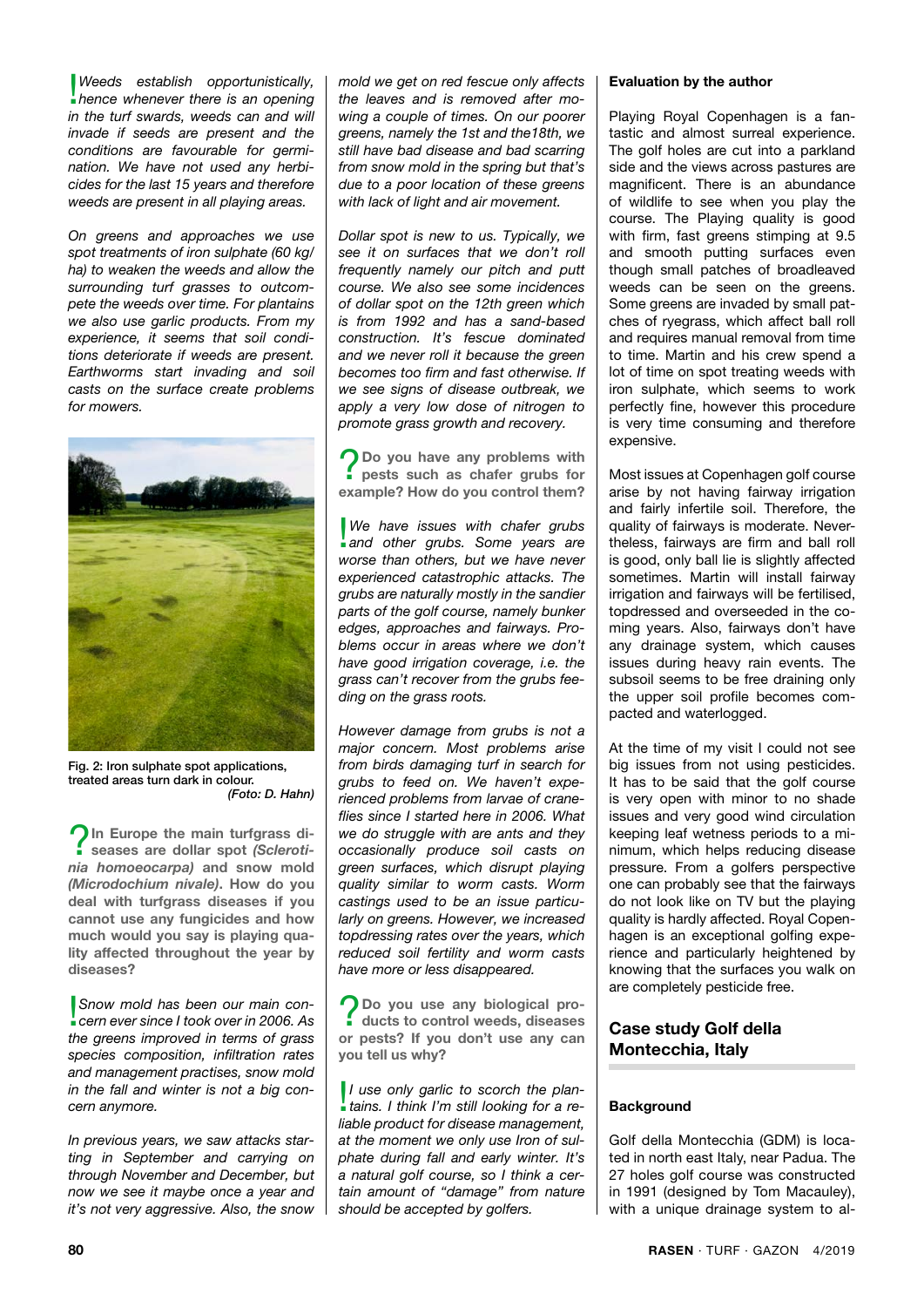

Fig. 3: Golf della Montecchia, aerial view of the 9th hole. *(Foto: 1golf.eu, 2019)*

low year-round playability. Padua is located in the transition zone, with cold winters and high temperatures in the summer.

Due to heat stress and water limitation in the summer, GDM decided in 2010 to convert tees and fairways (of 9 holes) from cool-season grasses to warm season grasses. The golf course war originally seeded with *Poa pratensis, Lolium perenne* and *Festuca rubra* and converted by introducing numerous small plant patches of bermudagrass (*Cynodon dactylon x transvaalensis* cv. Patriot). Golf della Montecchia is a private golf course with 630 members. Maintenance is carried out by seven greenkeepers under the supervision of Brian Og O'Flaherty (Head-Greenkeeper).

#### **Technical information**

Golf della Montecchia transitioned to pesticide-free management practices because of legislative limitations. As part of a "Biogolf case study" they decided to apply organic farming principles in 2015, which do not allow the use of pesticides.

Greens are maintained at a cutting height of 2.7 mm during the summer (stimp 9 ft.) and 5 mm during winter (stimp 8 ft.) times. Fairways and tees are both maintained at the same cutting height of 14 mm (summer) and 20 mm (winter). The biggest challenges for the Greenkeeping team are to maintain

aesthetics, playability and economic sustainability of the golf course, while applying organic farming principles.

The grass species composition of playing areas can be found in Table 2.

Furthermore, switching from warm season grasses in the summer to cool season grasses in the winter (through overseeding) requires two different maintenance approaches. In the summer the greenkeeper team tries to apply as little fertiliser input as possible to maintain consistent growth of Bermudagrasses and allow recovery from winter dormancy.

Towards the autumn fertiliser rates are reduced to prepare the turf for dormancy but still enough to allow the cool season mixture to germinate and establish before the winter.

As for irrigation, water is limited and therefore the greenkeeper team is forced to use as little irrigation as possible. However, drought conditions are preferred in the spring transition to promote die back of cool season grasses, which helps the Bermudgrasses to overtake. At the end of July, Bermudagrass greens are aeriefied. During the summer, verticutting needs to be performed every two weeks. Additionally, solid tinning is carried out in spring to aid with recovery from Spring dead spot.

According to data published by MI-NELLI et al. (2015), the conversion to Bermudagrass after 2010 resulted in less mowing (-27 %), fertilisation (-53 %), coring (-50 %), topdressing (-20 %) but a 172 % increase of verticutting. Data was calculated based on engine working times.

## **Interview as Q&A with Brian Og O'Flaherty, Head-Greenkeeper at Golf della Montecchia**

?**I believe it's almost impossible to maintain a golf course without any pesticides, because weather conditions are unpredictable and the outbreak of diseases, the germination of weeds and the emergence of pests might be strongly favoured at some point during the year. Apart from cultural methods do you use any biological products, which can be used under 'organic farming' principles?**

! *We experienced with some organic products but found that none so far provided any control compared to conventional pesticides.*

?**'Organic farming' is known to be more labour intensive and often results in less yield but produce of higher quality. You stated that you use 'organic farming principles' how does that relate to golf? What are your experiences?**

| <b>Grass species composition greens</b>   | Hybrid bermudagrass - Cynodon dactylon x<br>transvaalensis cv. Miniverde |
|-------------------------------------------|--------------------------------------------------------------------------|
|                                           | Winter overseeding with Poa trivialis                                    |
| <b>Grass species composition fairways</b> | Hybrid bermudagrass - Cynodon dactylon x<br>transvaalensis cv. Patriot   |
|                                           | Winter overseeding with Lolium perenne                                   |
| <b>Grass species composition tees</b>     | Hybrid bermudagrass - Cynodon dactylon x<br>transvaalensis cv. Patriot   |
|                                           | Winter overseeding with Lolium perenne                                   |

Tab. 2: Overview on the grass species composition on the Golf della Montecchia.